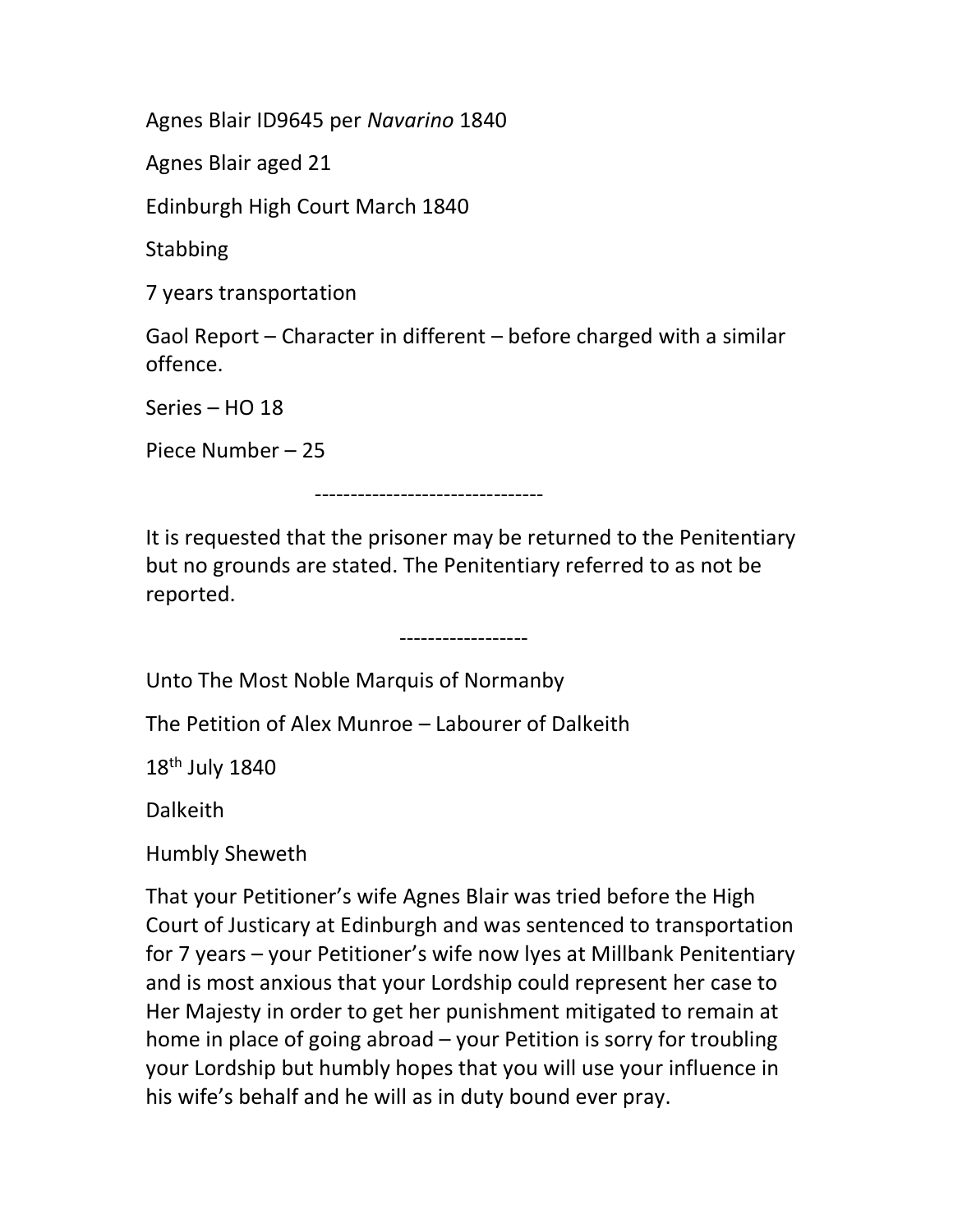Alex Munroe

21st July 1840

Dalkeith

Wee the undersigned recommend Agnes Blair to the clemency of Her Majesty in as far as the Petition requires:

J Robertson

Walter Simpson

James Miller The elder

And a further 7 signatures.

---------------------------

7<sup>th</sup> June 1840

Dalkeith

Sir

My daughter Agnes Munroe who was convicted some time ago before the High Court of Justiciary for a stab on her father who is now fully better was sent off yesterday to London. A Petition was sent up signed by a great number of respectable people. I hope that if you consider the prayer of the Petition that you will allow her to remain at Millbank penitentiary.

I hope that you will use your influence in behalf of my daughter and get her punishment reduced to remain in London and it will always be [extended] by.

Sir your most obedient servant

Margaret Wood or Blair.

NB

Expect you return me an answer and this address: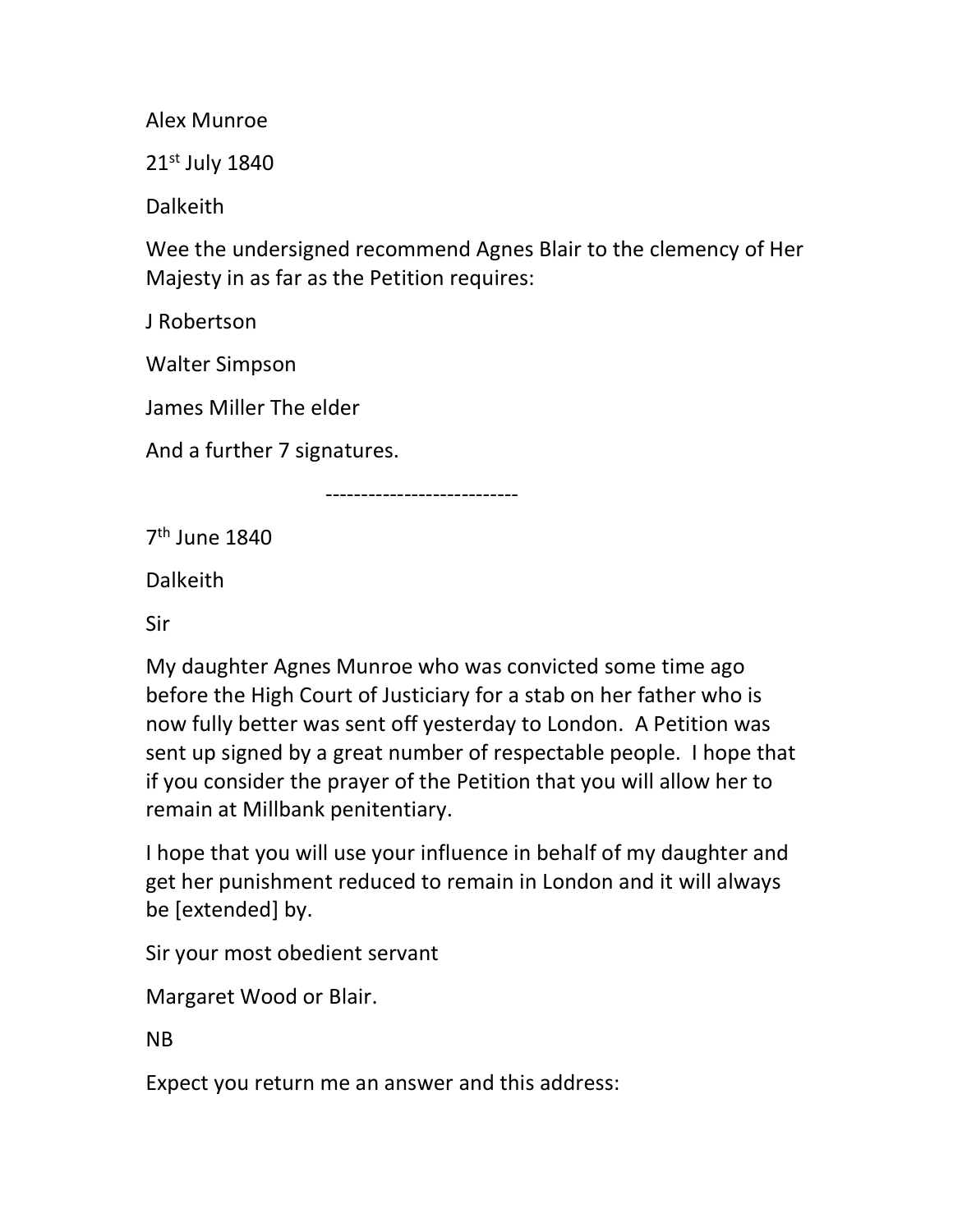John Blair Moffett Close High Street Dalkeith

------------------------------

Ormiston near Dalkeith

7 July 1840

To The Most Noble The Marquis of Normanby Secretary of State.

My Lord

It is with deep felt sorry that I now write to your Lordship but owning to my unfortunate wife Agnes Blair who was sent some weeks ago as a convict to London and sentence for 7 years banishment. Her own father on who the stab took place was wise in many ways than she was for if she had always given him drink the case would not have been as it is now, but when he was refused drink her got quite outrageous and from her sister and her having words the fatal occurance took place. My wife's father turned a suit of Sunday clothes to her and in every respect he acted in a very indifferent manner towards her. I am sorry for troubling your Lordship but bloods being thicker than water my mind is quite uneasy until then some account of her I hope that your Lordship will recommend her to Royal Clemency so as her banishment may be committed to Millbank Penetentiary in place of being sent abroad. I hope that your Lordship will at lease let me know when I may communicate with her by letter while she remains at London . May the prayers of her unfortunate husband not only ascend the ears of your Lordships bid may they also be heard by Her Majesty and may your Lordship be pleased to write for Alexander Munroe Labourer case of John [Myhton] , High Street, Dalkeith by Edinburgh.

I am Your Lordship your most obedient servant